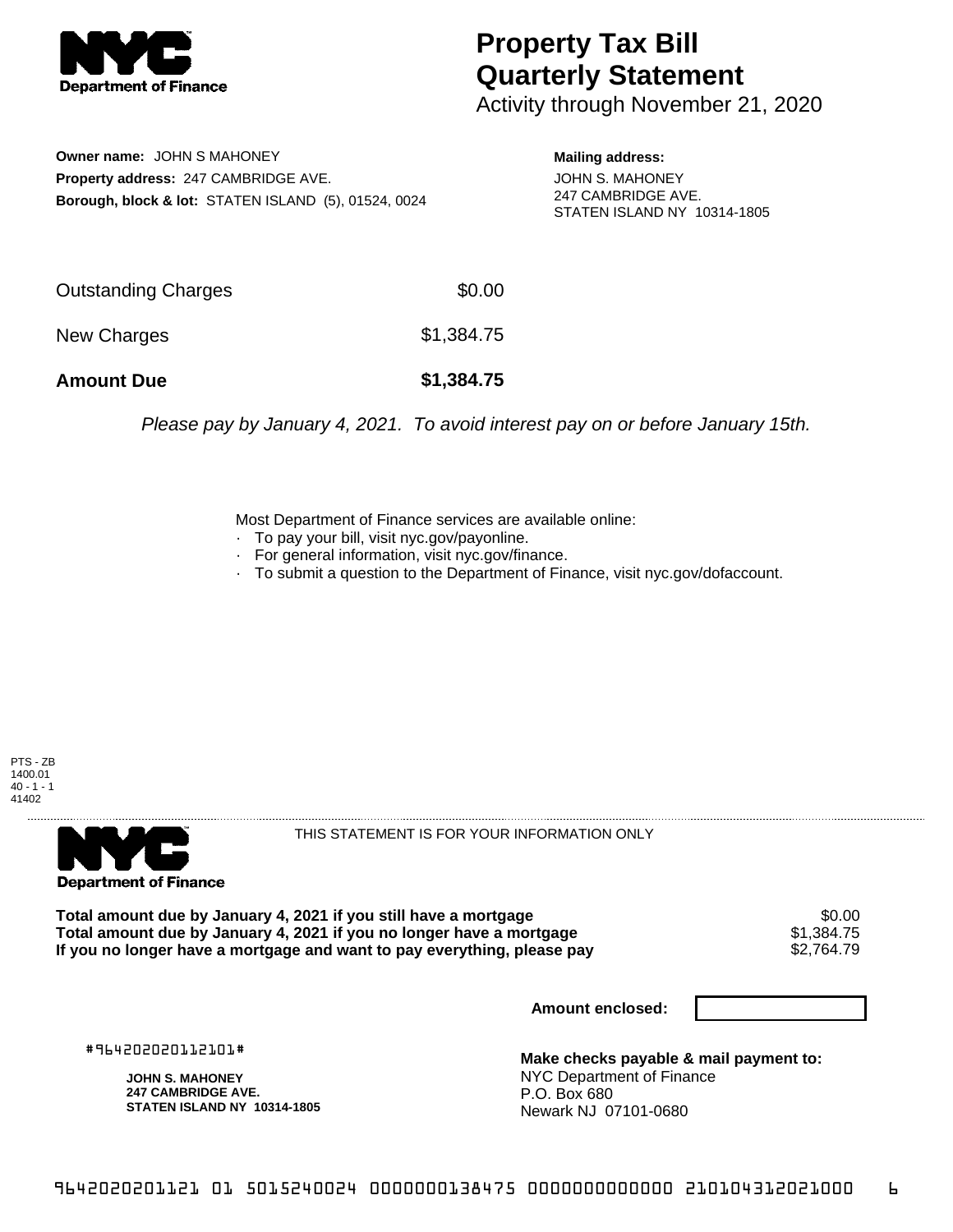

| <b>Billing Summary</b>                                                     | <b>Activity Date Due Date</b> | Amount       |
|----------------------------------------------------------------------------|-------------------------------|--------------|
| Outstanding charges including interest and payments                        |                               | \$0.00       |
| <b>Finance-Property Tax</b>                                                | 01/01/2021                    | \$1,401.77   |
| <b>Adopted Tax Rate</b>                                                    |                               | $$-17.02$    |
| <b>Total amount due</b>                                                    |                               | \$1,384.75   |
| <b>Tax Year Charges Remaining</b>                                          | <b>Activity Date Due Date</b> | Amount       |
| <b>Finance-Property Tax</b>                                                | 04/01/2021                    | \$1,401.77   |
| <b>Adopted Tax Rate</b>                                                    |                               | $$-17.02$    |
| Total tax year charges remaining                                           |                               | \$1,384.75   |
| If you pay everything you owe by January 4, 2021, you would save:          |                               | \$4.71       |
| How We Calculated Your Property Tax For July 1, 2020 Through June 30, 2021 |                               |              |
|                                                                            | Overall                       |              |
| Tax class 1 - Small Home, Less Than 4 Families                             | <b>Tax Rate</b>               |              |
| Original tax rate billed                                                   | 21.1670%                      |              |
| New Tax rate                                                               | 21.0450%                      |              |
| <b>Estimated Market Value \$696,000</b>                                    |                               |              |
|                                                                            |                               | <b>Taxes</b> |
| <b>Billable Assessed Value</b>                                             | \$32,688                      |              |
| Combat Veteran                                                             | $-4,800.00$                   |              |
| <b>Taxable Value</b>                                                       | \$27,888 x 21.0450%           |              |
| <b>Tax Before Abatements and STAR</b>                                      | \$5,869.04                    | \$5,869.04   |
| Basic Star - School Tax Relief                                             | $$-1,410.00$                  | $$-296.00**$ |
|                                                                            |                               | \$5,573.04   |
| Annual property tax                                                        |                               |              |
| Original property tax billed in June 2020                                  |                               | \$5,607.08   |

Please call 311 to speak to a representative to make a property tax payment by telephone.

## **Home banking payment instructions:**

- 1. **Log** into your bank or online bill pay website.
- 2. **Add** the new payee: NYC DOF Property Tax. Enter your account number, which is your boro, block and lot, as it appears here: 5-01524-0024 . You may also need to enter the address for the Department of Finance. The address is P.O. Box 680, Newark NJ 07101-0680.
- 3. **Schedule** your online payment using your checking or savings account.

## **Did Your Mailing Address Change?**

If so, please visit us at **nyc.gov/changemailingaddress** or call **311.**

When you provide a check as payment, you authorize us either to use information from your check to make a one-time electronic fund transfer from your account or to process the payment as a check transaction.